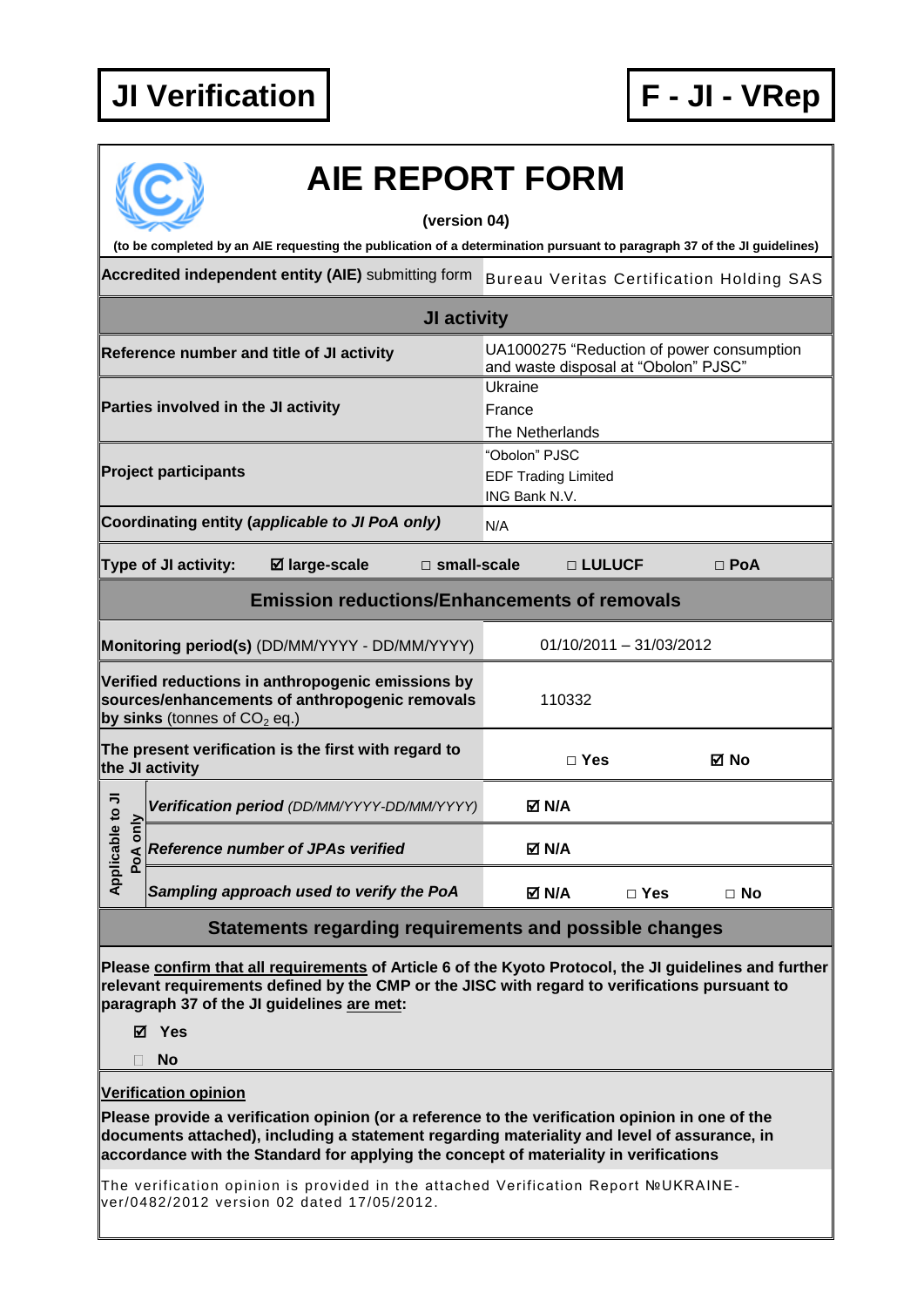| been deemed final |                  | The project design was revised in the current<br>monitoring period, after the determination has                                                                                                                                                                                              |              | $\Box$ Yes | ⊠ No      |
|-------------------|------------------|----------------------------------------------------------------------------------------------------------------------------------------------------------------------------------------------------------------------------------------------------------------------------------------------|--------------|------------|-----------|
|                   |                  | If yes, please list all revisions to the project design<br>and express a determination opinion (or provide a<br>reference to an attached document containing the<br>required information)                                                                                                    | <b>⊠ N/A</b> |            |           |
|                   |                  | If project design was revised in the current<br>monitoring period, please confirm that conditions<br>defined in JI guidelines (paragraph 33) are still met                                                                                                                                   | M N/A⊡       | $\Box$ Yes | $\Box$ No |
|                   |                  | If project design was revised in the current<br>monitoring period, please confirm that the changes<br>do not alter the original determination opinion                                                                                                                                        | <b>⊠ N/A</b> | $\Box$ Yes | $\Box$ No |
|                   |                  | If project design was revised in the current<br>monitoring period, please confirm that:                                                                                                                                                                                                      |              |            |           |
|                   |                  | (a) Physical location of the project has not changed                                                                                                                                                                                                                                         | M N/A⊡       | $\Box$ Yes | $\Box$ No |
|                   |                  | (b) If emission sources have changed, they are<br>reflected in an updated monitoring plan                                                                                                                                                                                                    | M N/A⊡       | $\Box$ Yes | $\Box$ No |
|                   |                  | (c) Baseline scenario has not changed                                                                                                                                                                                                                                                        | M N/A        | $\Box$ Yes | ⊟ No      |
|                   |                  | (d) Changes are consistent with JI specific approach<br>or CDM methodology upon which the<br>determination was prepared for the project                                                                                                                                                      | M N/A        | $\Box$ Yes | $\Box$ No |
| monitoring period |                  | The monitoring plan was revised in the current                                                                                                                                                                                                                                               |              | $\Box$ Yes | ⊠ No      |
|                   |                  | If yes, please specify for which technologies and measures<br>under each type of JPA the monitoring plan was revised<br>(applicable to JI PoA only)                                                                                                                                          |              |            |           |
| monitoring plans  |                  | The current revisions to the monitoring plan<br>improve the accuracy and/or applicability of<br>information collected, compared to the original<br>monitoring plan without changing conformity with<br>the relevant rules and regulations for establishing                                   | M N/A        | $\Box$ Yes | $\Box$ No |
|                   |                  | List of documents attached to the verification report form<br>Please attach relevant documents used in the verification process and mark below accordingly                                                                                                                                   |              |            |           |
| ☑                 |                  | <b>Verification report</b>                                                                                                                                                                                                                                                                   |              |            |           |
| П                 |                  | Written approvals by the Parties involved, if applicable                                                                                                                                                                                                                                     |              |            |           |
| ⊠                 |                  | Other relevant documents:                                                                                                                                                                                                                                                                    |              |            |           |
|                   | $\Box$<br>$\Box$ | Document listing all revisions to the project design, if applicable<br>Determination that the revisions to the project design, if applicable, do not alter the original                                                                                                                      |              |            |           |
|                   |                  | determination opinion and that the conditions defined by paragraph 33 of the JI guidelines are<br>still met                                                                                                                                                                                  |              |            |           |
|                   | $\Box$           | Revised monitoring plan, if applicable                                                                                                                                                                                                                                                       |              |            |           |
|                   | $\Box$           | Determination that the revisions to the monitoring plan, if applicable, improve the accuracy<br>and/or applicability of information collected, compared to the original monitoring plan without<br>changing conformity with relevant rules and regulations for establishing monitoring plans |              |            |           |
|                   | $\Box$           | Sampling plan, if applicable (JI PoA only)                                                                                                                                                                                                                                                   |              |            |           |
|                   | ☑                | Any other documents: Excel calculation files "MR_2011_4_Obolon_v.2" and<br>"MR_2011_4_Obolon_v.2"                                                                                                                                                                                            |              |            |           |
|                   |                  | The AIE herewith declares that undertaking the verification for the JI activity referred to above<br>does not constitute a conflict of interest which is incompatible with the role of an AIE                                                                                                |              |            |           |